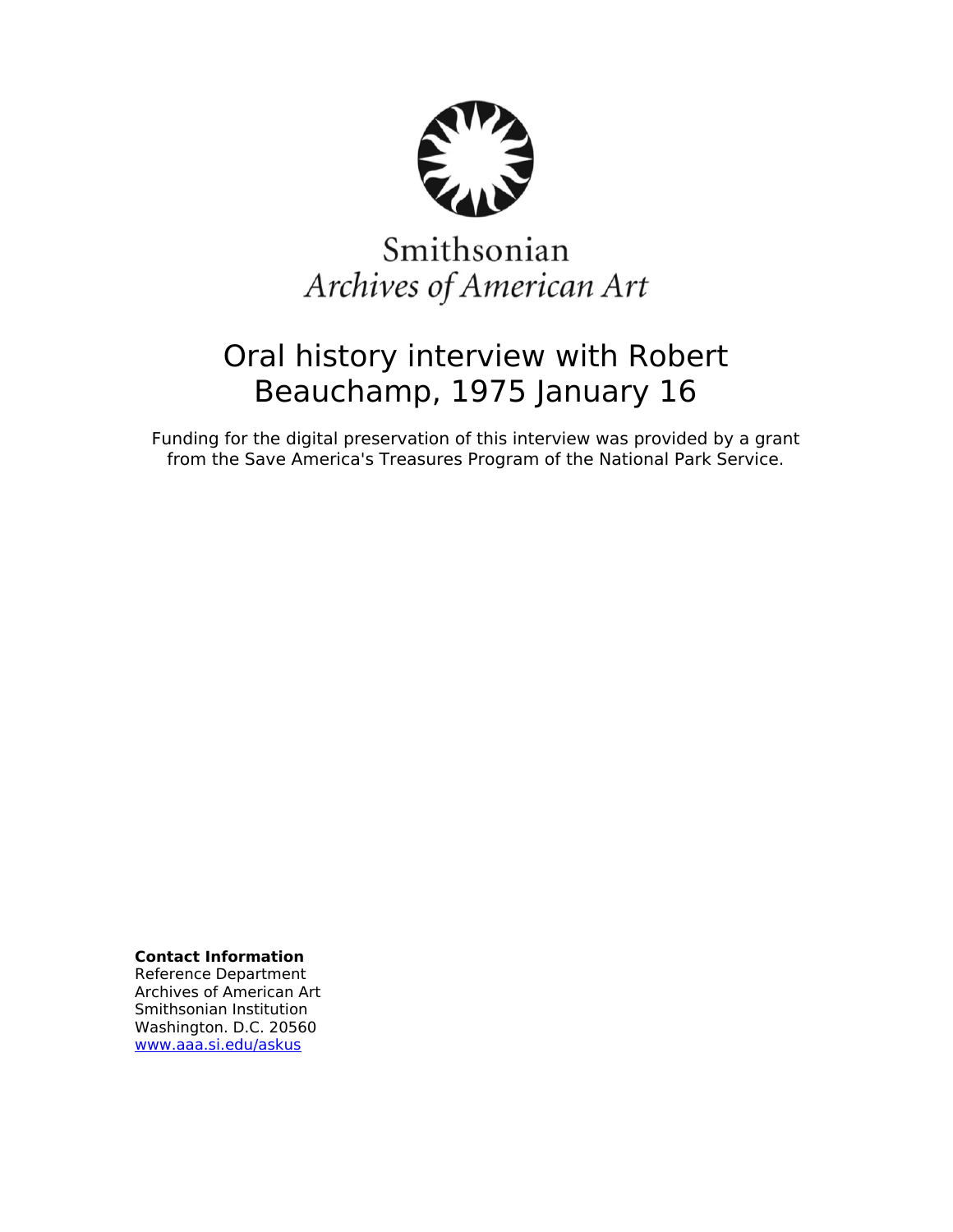## **Transcript**

### **Preface**

The following oral history transcript is the result of a tape-recorded interview with Robert Beauchamp on January 16, 1975. The interview took place on Sixth Avenue, and was conducted by Paul Cummings for the Archives of American Art, Smithsonian Institution.

#### **Interview**

PAUL CUMMINGS: This is Paul Cummings talking to Robert Beauchamp on January 16, 1975 in his studio on Sixth Avenue. What does the initial J stand for in your name?

ROBERT BEAUCHAMP: John. I've never used John.

PAUL CUMMINGS: You were born in Colorado? Did you grow up there?

ROBERT BEAUCHAMP: I grew up there until I was 19 then went to art school in Colorado Springs.

PAUL CUMMINGS: You went to primary school, high school?

ROBERT BEAUCHAMP: Right. In high school I had too many study halls and decided to take art. Everybody told me I could draw, so I took this class and became interested. There was a teacher I liked very much. R. Idris Thomas. He's long since dead. He was a Welshman who was very enthusiastic and had been to Paris and kindled my interest in painting.

PAUL CUMMINGS: Did you make drawings at home as a child?

ROBERT BEAUCHAMP: As I child, yes, but say from six to seven o'clock, say, from six to sixteen, I didn't do much.

PAUL CUMMINGS: Did you have other interests?

ROBERT BEAUCHAMP: As a 12-year-old I was interested in chemistry and geology, as a lot of kids are. Sports, of course. In high school it's basketball and football.

PAUL CUMMINGS: I see those dumbbells there. Do you use them anymore?

ROBERT BEAUCHAMP: They're decorative. I bought those in a moment of wishful thinking.

PAUL CUMMINGS: The large one is heavy, isn't it?

ROBERT BEAUCHAMP: About 80 pounds.

PAUL CUMMINGS: Do you have brothers or sisters?

ROBERT BEAUCHAMP: I have three brothers and three sisters, a mother and a father that deserted us when I was three. Very poor.

PAUL CUMMINGS: Big family. Were you right in the city of Denver?

ROBERT BEAUCHAMP: Yes.

PAUL CUMMINGS: What do you remember, because you grew up through the Depression?

ROBERT BEAUCHAMP: Vivid memories. It was like growing up in a tenement. We never called it a tenement in Colorado, but it was the equivalent of a tenement in New York. It seemed everybody in this building was in the same predicament that we were. The fathers had deserted, had left, so this whole building, which was huge, had widows and children. It was a big apartment house. We played together and everybody knew each other very well.

PAUL CUMMINGS: What were the schools like that you attended?

ROBERT BEAUCHAMP: They weren't particularly demanding academically.

PAUL CUMMINGS: Are you brothers and sisters older or younger?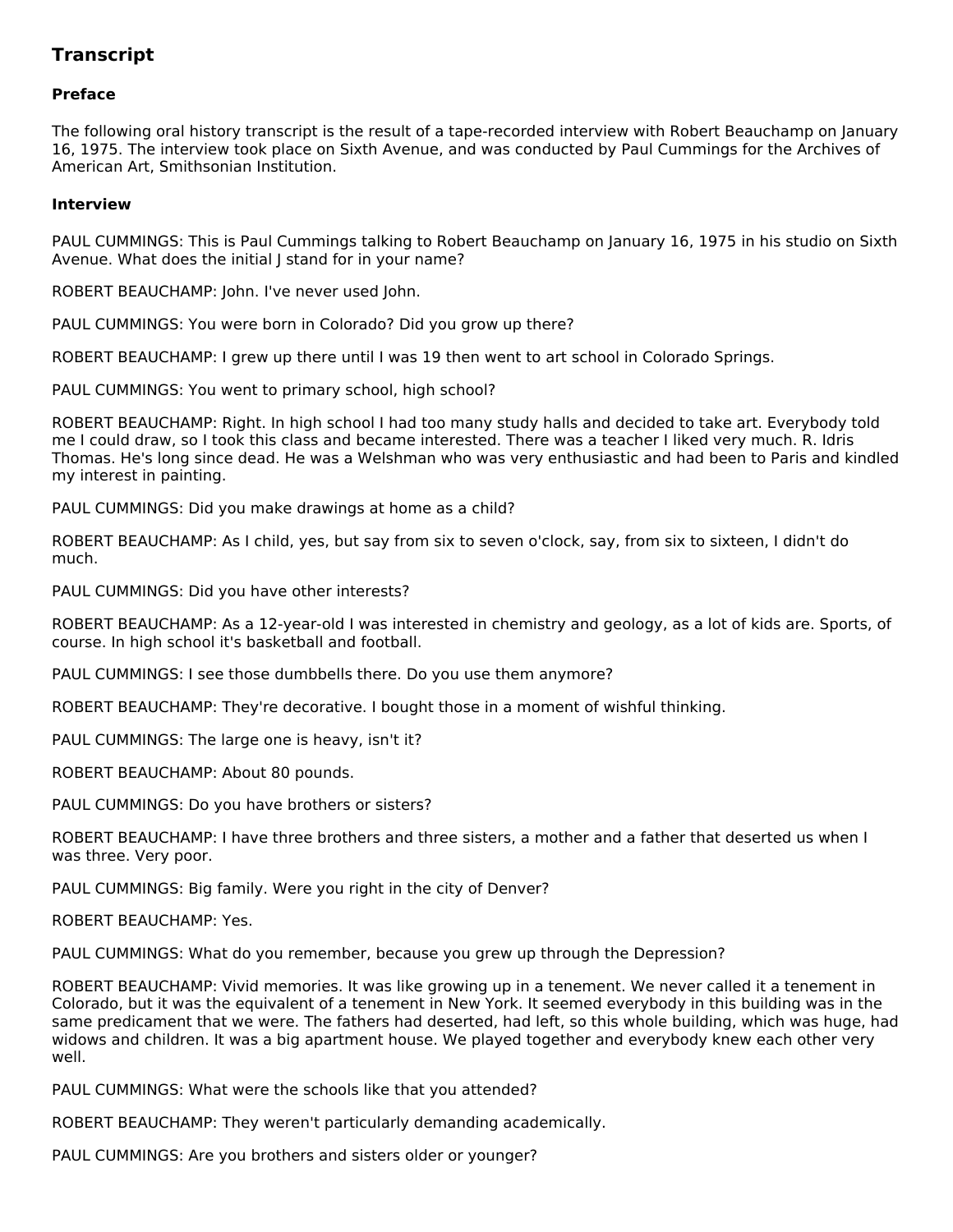ROBERT BEAUCHAMP: I have one younger, the rest are older.

PAUL CUMMINGS: So you are almost the bottom. I am curious about this one teacher who got you going in drawing and painting. Was that in the school, a regular class you could take?

ROBERT BEAUCHAMP: Right, well, what he did, the way he taught, in Denver there was a Carter Memorial Prize, and he would devote his time to those students he thought were talented, so they would win the Carter Memorial Prize and he would neglect all the rest of the students. So I would be in the art room about four hours a day and his class would be over there and he would be spending his time with me.

PAUL CUMMINGS: What is that prize?

ROBERT BEAUCHAMP: It was a scholarship to Colorado Springs Fine Arts Center in Denver.

PAUL CUMMINGS: What kind of things did the others do?

ROBERT BEAUCHAMP: We did art, painting, woodcarving--he was a great carver, knew a lot about it. And drawing.

PAUL CUMMINGS: Then you went off to Colorado Springs, which Boardman Robinson started. Did you study with him?

ROBERT BEAUCHAMP: Yes, I knew about him before I ever got there and I was always planning to go there. A friend of mine, a year older, had gone to Colorado Springs before and told me all about it. I'd go down there and visit him.

PAUL CUMMINGS: So you'd been there and seen the place?

ROBERT BEAUCHAMP: Right, and Boardman Robinson was an exotic figure to me. He'd been to Russia, New York, a New York cartoonist, and a very imposing man. I really admired and respected him.

PAUL CUMMINGS: He was big physically, wasn't he?

ROBERT BEAUCHAMP: Not that big, but his presence was enough to dominate a whole gathering. Especially when you're a kid.

PAUL CUMMINGS: Who was your friend, did he become a painter?

ROBERT BEAUCHAMP: Well, he's a commercial artist. There are two of them. One is a commercial artist named Roy Watson and he's in Denver. Another was Bob Romsen [unsure of spelling], who was really a brilliant artist, you know, for a kid. He got sick. Rheumatism, I don't know exactly. He moved to California. Those two were my friends.

PAUL CUMMINGS: Was there a museum in Denver?

ROBERT BEAUCHAMP: There's a half-ass museum on top of a municipal building. Every Monday I used to go to the library and the museum, look at art books, at French painting, which my teacher told me to look up.

PAUL CUMMINGS: So he was very influential in terms of sending you out and making you look at things?

ROBERT BEAUCHAMP: I used to spend Saturday mornings at his studio at his home. Very influential.

PAUL CUMMINGS: What did your brothers and sisters think of it?

ROBERT BEAUCHAMP: None of them were interested in art, but it was a democratic family. If he wants to do it, let him do it.

PAUL CUMMINGS: I see.

ROBERT BEAUCHAMP: They didn't kid me or make fun of me. My brother did kid me one time. He said, "I quit football because I want to spend time painting." I said, "You quit football because you're afraid of your hands." There was a little pressure like that.

PAUL CUMMINGS: What was Colorado Springs like? What did you do there, what were the classes and the people like?

ROBERT BEAUCHAMP: We drew from life, painted from life, still life. We'd go out into the mountains and paint the landscapes.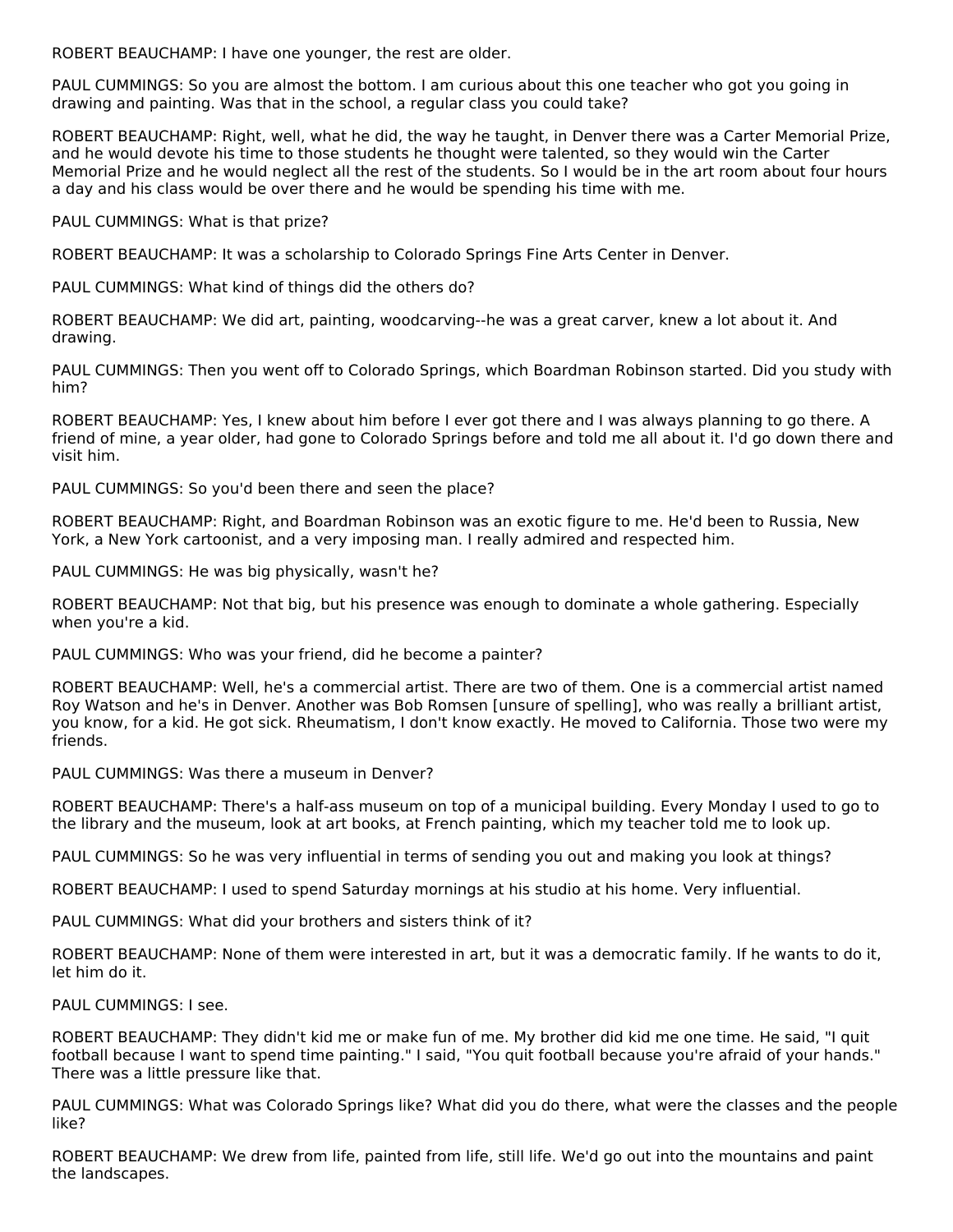PAUL CUMMINGS: Were you given special problems? Or did you all go out and paint landscapes.

ROBERT BEAUCHAMP: It was a problem enough just to learn how to use the paint. I don't think it was a particularly brilliant school, but it was a very good experience. I always thought Robinson could draw well and I still think so. I used to spend a lot of time drawing. Live class and landscape.

PAUL CUMMINGS: You were there twice, right?

ROBERT BEAUCHAMP: I came back after the war.

PAUL CUMMINGS: Was there a difference then? Did the military experience affect your attitude?

ROBERT BEAUCHAMP: I don't think it changed much. My friend named Gilbert Artes [?], he was an artist and we both went to Colorado Springs together, both joined the Navy together and both came on leave together and both went to Colorado Springs together. We kept in touch with people so we knew what was happening. Not a great deal of change. Robinson was still there.

PAUL CUMMINGS: Were there other instructors you remember?

ROBERT BEAUCHAMP: George Vander Sluis and Edgar Britton. They were the two others, primarily.

PAUL CUMMINGS: How did you come to go to Cranbrook?

ROBERT BEAUCHAMP: I decided, I got very conservative, I wanted to make money. I wanted to go to Cranbrook, take up pottery, and get my degree, because I was in love with a girl.

PAUL CUMMINGS: Pottery?

ROBERT BEAUCHAMP: I'm not going to tell you the girl's name. It's not important. It didn't turn out right, but that was the idea behind it, to get a degree.

PAUL CUMMINGS: Was she the one that got you interested in pottery? Or was that the school?

ROBERT BEAUCHAMP: I don't know what the idea was. It was a stupid idea. But the idea behind it was you could make more money selling pots that you could selling paintings. You probably can, but it's not a very good way to make a living anyway.

PAUL CUMMINGS: How did you find Cranbrook after Colorado Springs?

ROBERT BEAUCHAMP: Frankly, it was intimidating, claustrophobic, and Shangri-La-like, out-of-this-world and so manicured. Difficult to become adjusted to it. It felt false. I later got to like it very much. But the first impression was like living in a hothouse.

PAUL CUMMINGS: Who were your instructors at Cranbrook?

ROBERT BEAUCHAMP: Wally Mitchell, he's still there. And Maija Grotell was the pottery instructor. I only took pottery for a couple of months, then I switched to sculpture. William McVey was the teacher.

PAUL CUMMINGS: You never pursued sculpture.

ROBERT BEAUCHAMP: I'm thinking strongly of doing it again!

PAUL CUMMINGS: What was your sculpture like?

ROBERT BEAUCHAMP: They were carvings from stone and wood. I loved it.

PAUL CUMMINGS: Why'd you stop? Was there too much conflict between the two?

ROBERT BEAUCHAMP: I wanted to see what painting was like. I enjoyed doing it, but I didn't know what I would do with it. And I wanted to see what painting was about. So I switched to painting and haven't done any sculpture since.

PAUL CUMMINGS: I see, so the change really came at Cranbrook?

ROBERT BEAUCHAMP: Right.

PAUL CUMMINGS: You were there '47-'48?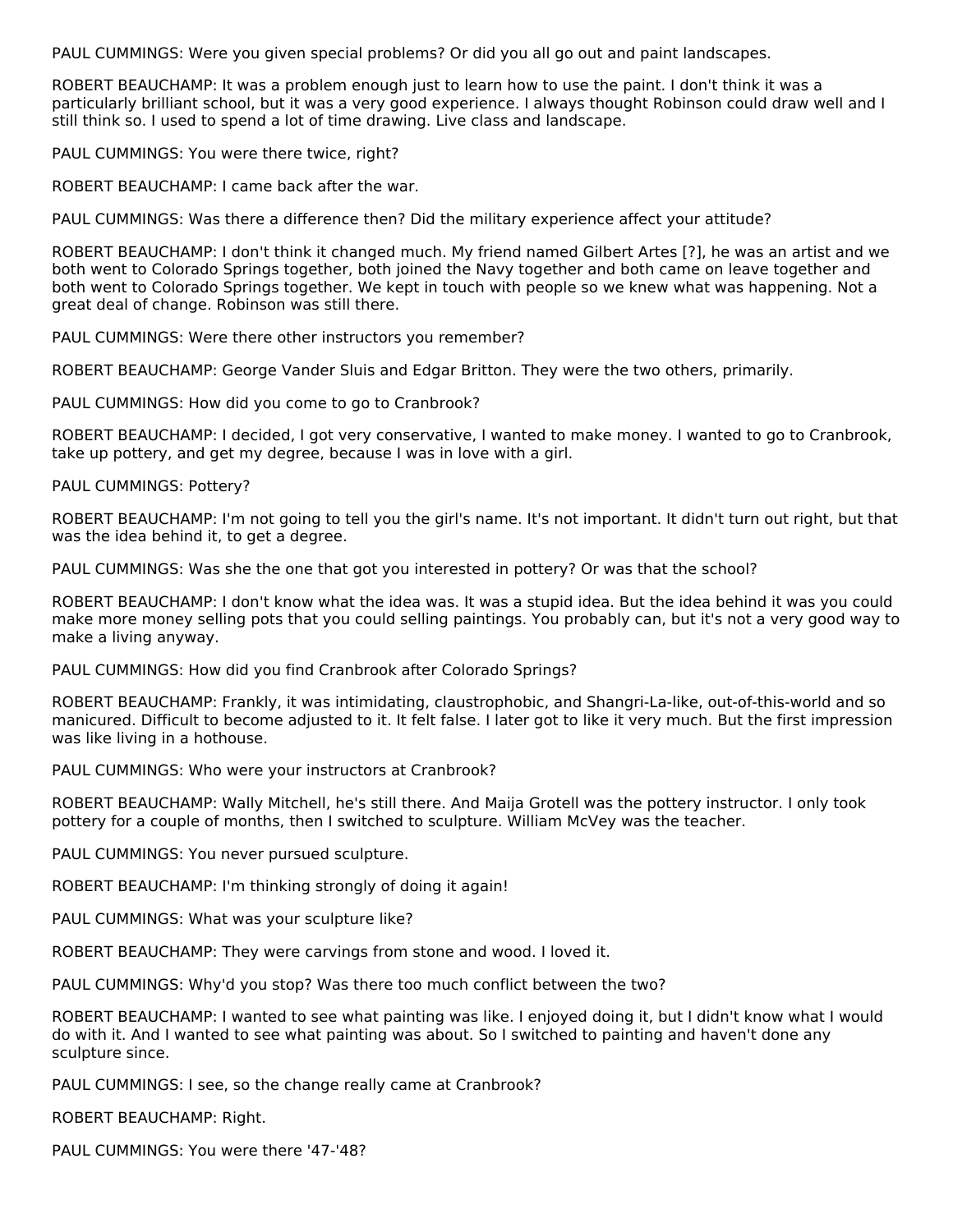ROBERT BEAUCHAMP: Then I skipped a year to go back to Denver for academic subjects. Then I went back another year, and left in 1950, I think.

PAUL CUMMINGS: What did you think of the Navy?

ROBERT BEAUCHAMP: As you get older you think it was a marvelous experience. But when you're there, it's not so marvelous. We went around the world. I was in the Armed Guard. You know what that is? In the Navy, it's a gun crew on Merchant Marine ships. We were at sea, the longest a month, then every week we'd hit a new spot. I was in the Navy three years and I was at sea about a year and a half. The other year and a half I spent in San Francisco.

PAUL CUMMINGS: As I remember, your earlier paintings seemed like complicated, in those days. Simpler, then they seemed in time to get complex, more inches, certainly got larger. Were you interested in animals, for example?

ROBERT BEAUCHAMP: My wife who is a dog lover says I'm not interested in animals at all. [Laughter] I like they way they look, as an image.

PAUL CUMMINGS: What about Tenth Street? You were around Tenth Street in the wild days of the Tanager, March, and the Hansa and all of those things were going on. Does that have any meaning for you? Is it useful? Interesting? Provide anything?

ROBERT BEAUCHAMP: It was all interesting. They were nitty-gritty days where everybody was out trying to establish him or herself. It was very close. I think all of those people on Tenth Street liked each other. They were all united in some kind of an esthetic stance. It was exciting in that way for a few years, then it fell apart. When the Tanager first started there was a great deal of comradeship and adventure.

PAUL CUMMINGS: You were an early member, weren't you one of the founders?

ROBERT BEAUCHAMP: I wasn't really a member, I was just one of the early ones to show there, because they asked me.

PAUL CUMMINGS: The thing that interested me was that Tenth Street provided an alternative for people who were more adventuresome than the people who went to the Art Students League, for example, or the National Academy. There weren't really many places to show. There was [Sam] Kootz uptown, Betty Parsons, and a few other galleries.

ROBERT BEAUCHAMP: That means that the second generation Abstract Expressionists really had an outlet when many of these people [artists showing in the uptown galleries] were beginning to make it.

PAUL CUMMINGS: Yes, but many of them weren't really abstract painters.

ROBERT BEAUCHAMP: No, they weren't.

PAUL CUMMINGS: Tanager had Wesselman, Alex Katz.

ROBERT BEAUCHAMP: Actually, I wasn't abstract when I showed there, either, so I take that back.

PAUL CUMMINGS: Do you think that was a conscious reaction against abstraction or did just half of the people, of that age group, somehow were interested in figurative painting? They all had some association with abstract painting.

ROBERT BEAUCHAMP: I can't speak for others. I felt life was passing me by. I was being too esoteric, going through life with blinders on.

PAUL CUMMINGS: Abstraction didn't appeal to you?

ROBERT BEAUCHAMP: No. Still doesn't.

PAUL CUMMINGS: What about Provincetown? You had exhibitions up there at the Sun Gallery, various places. Were they useful?

ROBERT BEAUCHAMP: Anytime you had an exhibition, it was good. You are exposed. I sold a few things.

PAUL CUMMINGS: One didn't get all that many reviews by having a show at Tanager?

ROBERT BEAUCHAMP: No, but you got more than most people. If it weren't for the Tanager, and meeting, say,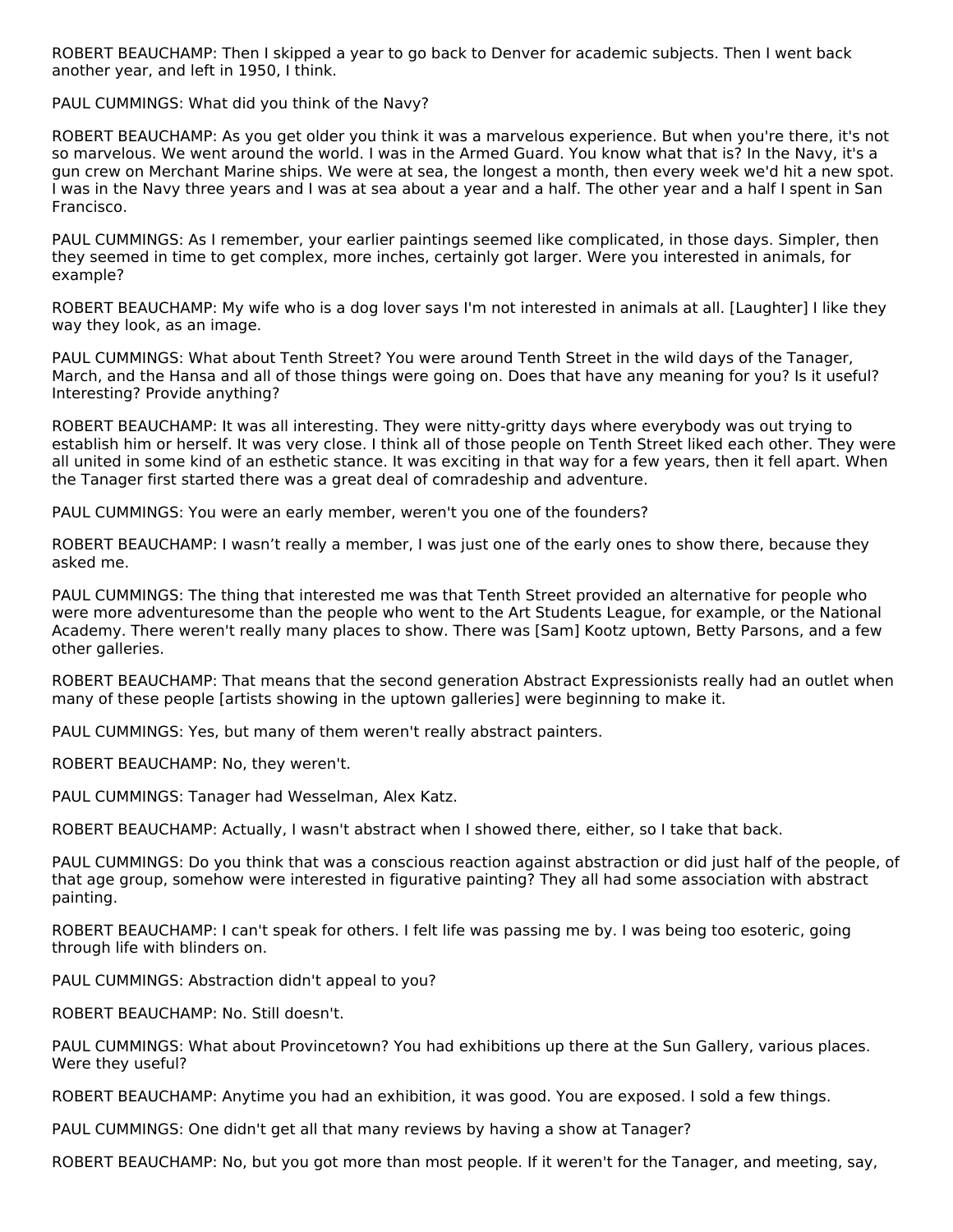Dick Bellamy, I would never have gotten in the Green Gallery. All those things work together.

PAUL CUMMINGS: What about Great Jones? You had a couple of shows there. Janet Cason?

ROBERT BEAUCHAMP: She had a nice little gallery.

PAUL CUMMINGS: Where did Bellamy come into all of this?

ROBERT BEAUCHAMP: Bellamy was a personal friend whom I met through Miles Forst, and whom Miles and Jan and other people talked into being the director of this gallery, what's the name of the gallery?

PAUL CUMMINGS: The Hansa.

ROBERT BEAUCHAMP: The Hansa. [Laughter] That's where I met him. But I'd know him before he became the director because he was around. He was one of the group.

PAUL CUMMINGS: You had a couple shows with him at the Green, right?

ROBERT BEAUCHAMP: Right.

PAUL CUMMINGS: How did you find that? The Green was such a curious gallery that all of those almost totally unrelated people. That was really the first uptown gallery you were associated with. Was he able to do anything for you as a dealer?

ROBERT BEAUCHAMP: Yes, I think he was responsible for both the Whitney and the Museum of Modern Art buying paintings. He sold a lot, a lot for me, in those days. As the gallery developed I was out of character, because it became a Pop art gallery.

PAUL CUMMINGS: What did you feel about the gallery's shift?

ROBERT BEAUCHAMP: Actually, I was kind of glad it came along. Because Abstract Expressionism had become, to me, dull and in such a stalemate. This was like a fresh wind. At least you could see something you could react to. Those people--Claes Oldenburg, others--were just brilliant.

PAUL CUMMINGS: You got a Fulbright about '59, '60. You went off to Italy. How did you pick Italy?

ROBERT BEAUCHAMP: I always thought Italy would be a nice place to go and it turned out it was. We ended up in a little town about 12 miles from Florence that's called La Romola, a little farming town in the mountains. We traveled to Rome and to different cities in that vicinity, but not much further. I worked constantly. It was the only thing I did. I didn't speak Italian very well and I didn't want to talk about the weather, so there wasn't much I could do except work. I worked very hard, got a lot of work done. It was isolated.

PAUL CUMMINGS: Did your work change because of the Italian influence?

ROBERT BEAUCHAMP: No. I say that that abruptly. You can have subtle changes of which you are not very conscious. I was painting the same things that I did in New York.

PAUL CUMMINGS: Later you got a grant from Walter Gutman, whom I guess was a great patron saint to everybody in those days.

ROBERT BEAUCHAMP: Yes. He's still making movies, still around.

PAUL CUMMINGS: You stayed in his house in Provincetown?

ROBERT BEAUCHAMP: For a whole year. I really enjoyed it.

PAUL CUMMINGS: Is the winter different up there?

ROBERT BEAUCHAMP: Walter Gutman's house had only one heated room and that was the bedroom. There would be snow in the corners of parts of the house. I had to dress warm to paint. But he was very nice to let me have it. I didn't pay any rent. That was an eventful year, too, because I met my present wife, Nadine. Nadine Valenti is her maiden name. Now we've been married about seven years. [married in 1967]

PAUL CUMMINGS: To go back to Tenth Street, with artists living on Broadway, Tenth Street, Second Street down on the Lower East Side, did you see many people?

ROBERT BEAUCHAMP: A hell of a lot of people. Do you remember those days? Were you around?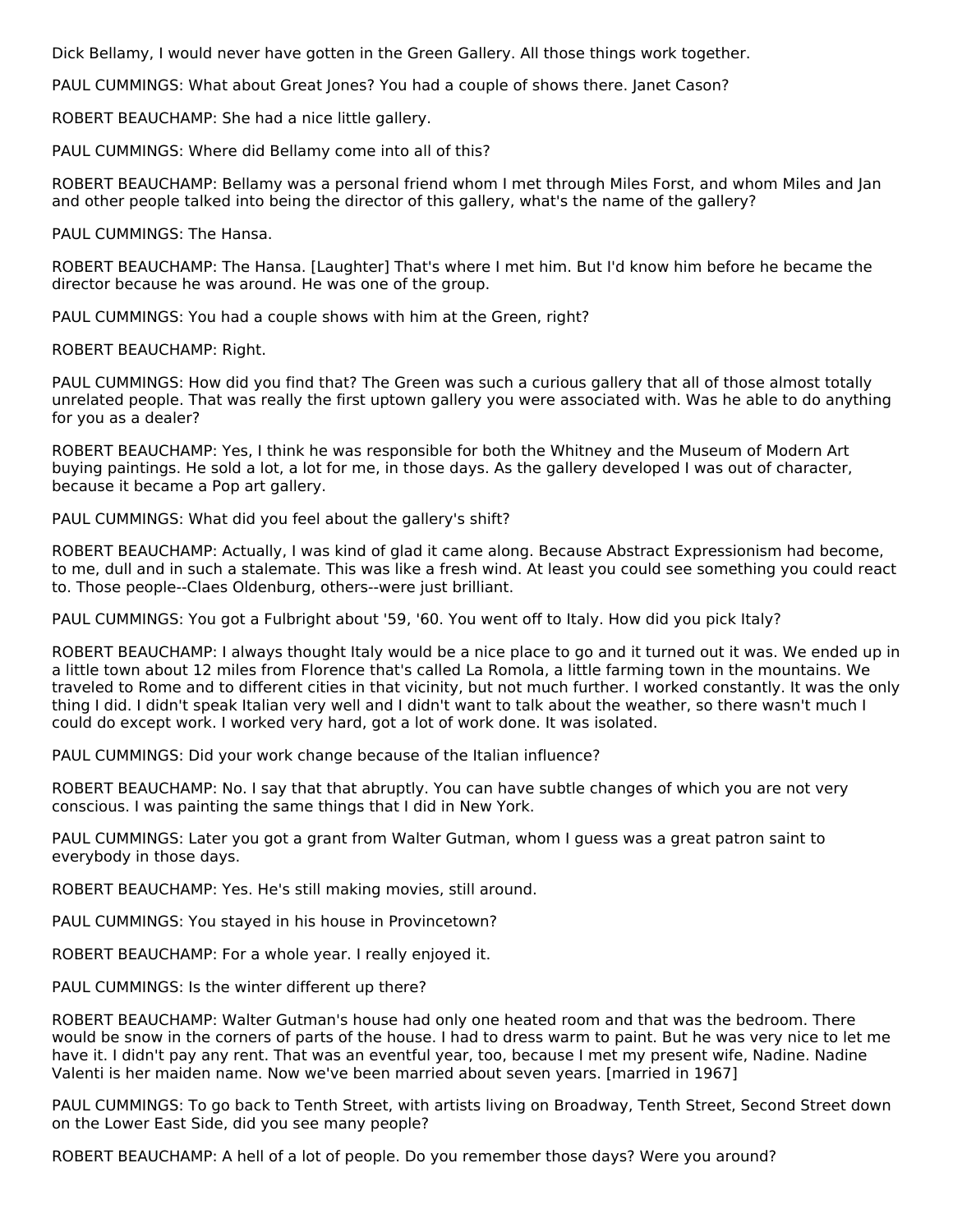PAUL CUMMINGS: Oh sure.

ROBERT BEAUCHAMP: Remember those loft parties they used to have? Everybody was a friend.

PAUL CUMMINGS: Friday night on Tenth Street!

ROBERT BEAUCHAMP: Yeah, the Club. Did you go to the Club?

PAUL CUMMINGS: Once in a while.

ROBERT BEAUCHAMP: I used to go to it until it was boring and political and dull. But at one point, when people you respected used to stand up and give speeches--Motherwell, de Kooning, Kline, and others. But then it became kind of bickering and small time. Hundreds of people knew each other.

PAUL CUMMINGS: Going to the Club and listening to somebody say something, was it an interesting experience in terms of what that person had to say or a cultural experience or an intellectual one?

ROBERT BEAUCHAMP: Hopefully all of those things. In those days, Abstract Expressionism was vital. People had ideas, would talk about them, and everybody was very tremendously interested.

PAUL CUMMINGS: Through the '60s you had exhibitions in Chicago, California, here and there at the Graham Gallery. Did they sell things for you? Produce activity?

ROBERT BEAUCHAMP: Most shows you have out of town, in colleges, I've found, don't make any money. They expose you. Perhaps you may get a teaching job in the sticks, but as far as money is concerned it's worthless. But they all add up. I hadn't had that much exposure, so it's good.

PAUL CUMMINGS: Recently, in '72, you had a show at the Stern Gallery in New Orleans, a gallery I don't know that much about but has a fairly zippy reputation.

ROBERT BEAUCHAMP: If not the best, it's one of best in New Orleans. I was down teaching at the University of Louisiana and I met her. I had a show at the college and she saw it.

PAUL CUMMINGS: It does go one from another, doesn't it?

ROBERT BEAUCHAMP: Right.

PAUL CUMMINGS: How did you come to get Robert Frank's gallery, French and Company? Did they find you or did you find them?

ROBERT BEAUCHAMP: I found them. This is a tape recording and I don't want to talk about that experience. It was a disaster. I sold work, but in the long run it was a disaster.

PAUL CUMMINGS: Do you think about what goes on in a picture in terms of how the images develop and open up, move, how a particular image changes, has its own kind of attitude. You do a lot of drawing. Do the drawings serve as beginnings of paintings or are they separate?

ROBERT BEAUCHAMP: Most of my drawings have been a kind of painterly approach to drawing. It's just one way of working. Kind of a spontaneous image finding way of working.

PAUL CUMMINGS: Do you develop images in the drawings that then turn out larger, grander, in a large painting?

ROBERT BEAUCHAMP: I think everything works together. I may develop images in a painting that I may put in a drawing. It goes back and forth.

PAUL CUMMINGS: What about color? If I remember you had so paintings very very impastoed, very thick at one point. Was that build-up a result of changing or just working on the painting until it comes out?

ROBERT BEAUCHAMP: The best of them are very spontaneous, poured from a can, gallons of paint. Then you have to wait until it dries and then you have to push the paint around to get it moving. Some people think it's sculptural.

PAUL CUMMINGS: Do you have ideas of what it's going to look like?

ROBERT BEAUCHAMP: I've got two different kinds of ways of working. One is you know damn well what you are going to do, the other is to find it. After awhile you feel you are finding the same thing all the time! A bad thing, but I'm sure if you planned it all the time you'd find you were planning the same thing. You have to push it both ways.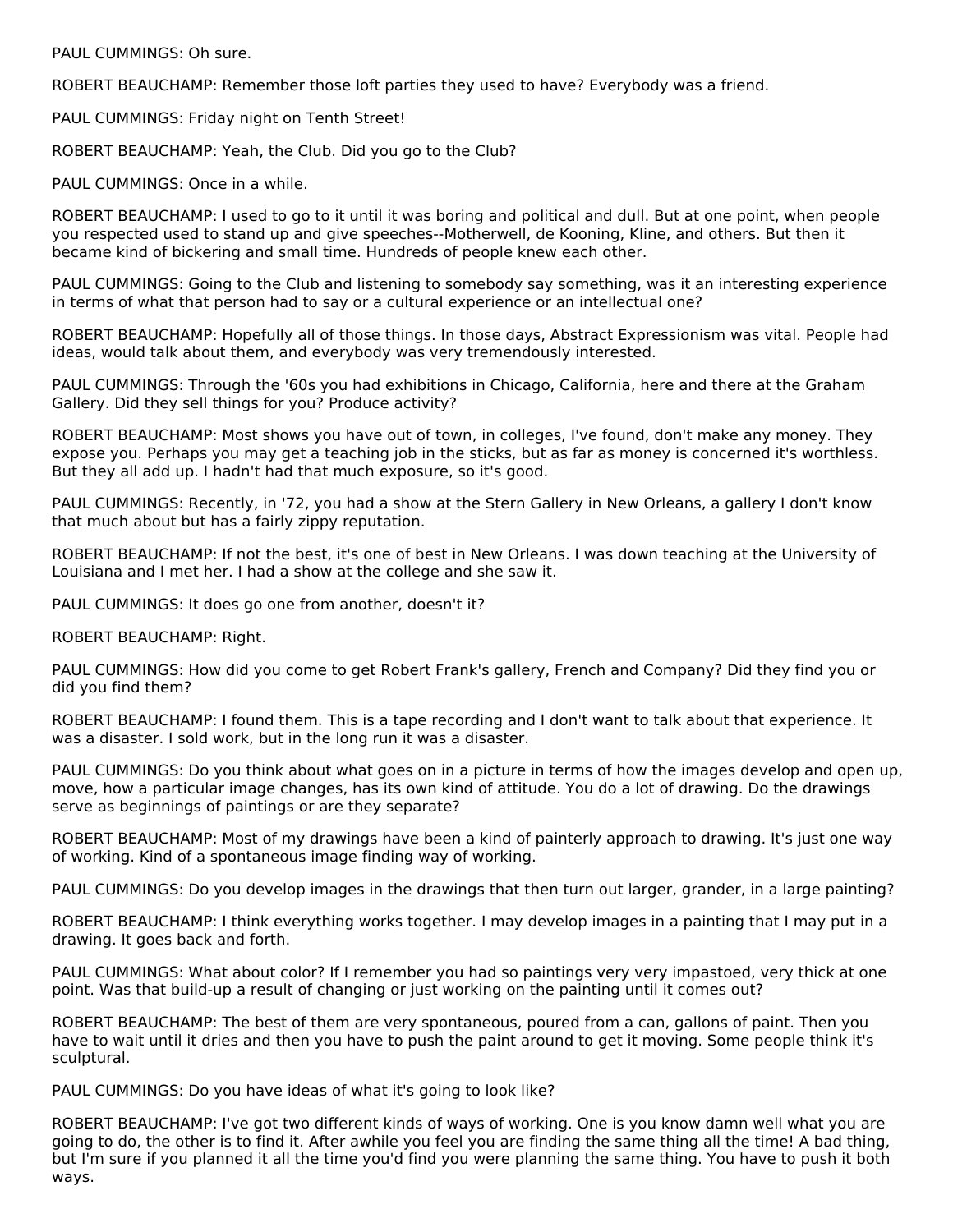PAUL CUMMINGS: How did you get to the point of making such large drawings? Some are 70 inches long. One does not see others making drawing of that size.

ROBERT BEAUCHAMP: It's liberating. It's fun. You can put your whole body into it. Start out on the floor and think slow and you can work into them. I didn't do it for any other reason other than it just seemed like a nice thing to do. You can't sell them. Not many people want them.

PAUL CUMMINGS: Do you work on the floor or on the wall?

ROBERT BEAUCHAMP: The drawings are started on the floor.

PAUL CUMMINGS: The large drawings. The smaller one your work on on the table.

ROBERT BEAUCHAMP: Right.

PAUL CUMMINGS: What about the paintings?

ROBERT BEAUCHAMP: The paintings are up and down, on the floor and on the wall. I'm splattering, I'm pushing the paint around. You can see better on the floor. You sponge. You push the paint around.

PAUL CUMMINGS: Have you ever thought about where all the creatures go in terms of how things work together over the years. Is there a continuity of ideas? Those birds that go zoom. There seems to be so much activity all the time. There seems to be a cast of characters, always doing something.

ROBERT BEAUCHAMP: A cast of characters? Well, they are all Beauchamps, for better or worse. It doesn't particularly mean anything that they are Beauchamps. Every time I paint something, I try to make it as significant as possible. That's the only thing I can say.

PAUL CUMMINGS: Do you think of them as symbols?

ROBERT BEAUCHAMP: No. Sometimes I do. If I put a camel dancing behind an apple with a burning match in front of the apple, that's very symbolic to me. But I don't necessarily want to tell people about it. I would rather have them have their own ideas, which could be better than mine.

PAUL CUMMINGS: What about the female figure, the dancer, which is usually a female dancer. Does that come from a person?

ROBERT BEAUCHAMP: When I was with Jackie Ferrara, it used to be very much like her profile. But I don't think so anymore. I usually try to make a sensuous female form.

PAUL CUMMINGS: What about your terms of scale, say a drawing 16 inches long will have a tiny still life that's three inches sitting someplace. Or there will be some animal form or a figure a foot and a half long that seems very ambiguous, spatially, in relation to all the different pieces. Do they work together or are they fragments?

ROBERT BEAUCHAMP: Generally, hopefully, everything is inevitably placed. A big donkey, 60 inches long, and a little tiny match, that thing is placed there just because it had to be placed there for subconscious, probably unconscious reasons.

PAUL CUMMINGS: Somebody had written that you are interested in parody and spooky things. Is that true?

ROBERT BEAUCHAMP: At the time, I probably did, but it's not generally my stance. I don't paint a horse--what's the word, anthropomorphic. I don't necessarily think I'm doing that. But on the other hand, I don't paint a horse that I think is realistic. So when you distort a horse, you make it like the cave men made those paintings. They were not horses, they were just beautiful drawings and therefore they were anthropomorphic.

PAUL CUMMINGS: Do make up your animals? Some don't look like a particular brand of animals.

ROBERT BEAUCHAMP: I make them up. My imagination is not, that is, I don't set out to make an animal weird. I don't combine, say, a line with wings to make it a griffin. I think that's kind of futile. But I do, say, make an animal similar to a horse, but more horsey than a horse looks. I try to emphasize its own character.

PAUL CUMMINGS: I come back to the speed. I don't remember ever seeing drawings that are frozen. There always seems to be some kind of activity.

ROBERT BEAUCHAMP: I guess that is conscious. I want to make things as dynamic as possible. I used to think that you couldn't make a dynamic still life, like my friend Leonard Anderson, who I think is a very fine painter. It makes it more interesting, more animated, more real.